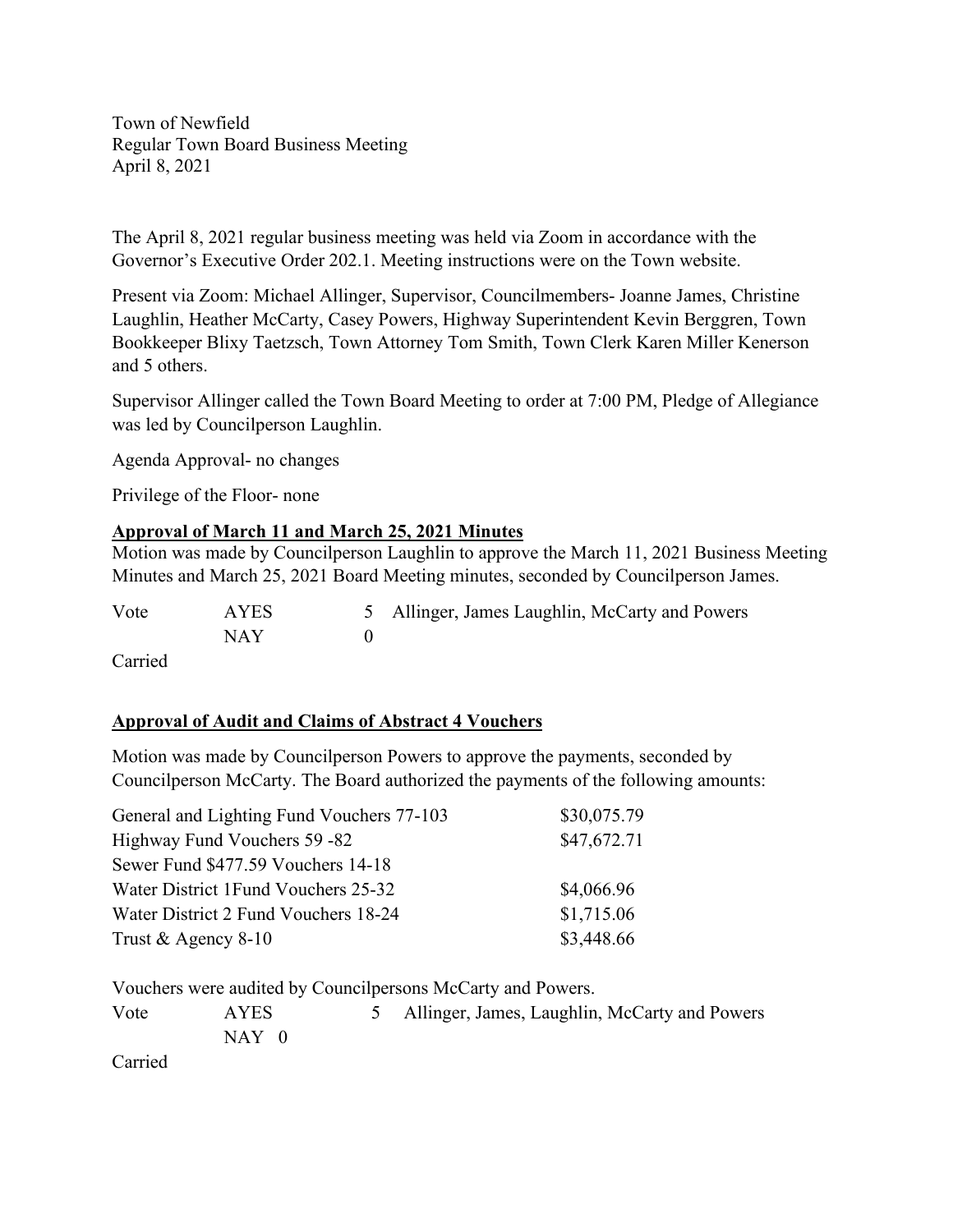#### **Reports**

*Highway Department-* Highway Superintendent Kevin Berggren reported the Highway Department had been repairing plow damage and brooming materials from the roads. Burdge Hill Road improvements would be beginning soon. Superintendent Berggren stated he had given his input to the Cornell Design Connect group regarding the Hamlet Revitalization Project. *Water/Sewer Department*- Water Supervisor Berggren reported the private well on Pine Circle that has been affected by the new well near the pump house was recently flushed, it is hoped this will correct the issue. Newfield Horizon Apartments is reported to having issues with sediments in the lines. The DEC still has not given approval for water withdraw from the new well on Pine Circle. The Sewer pump on Trumbulls Corners Road and Main Street issues have been corrected. *Recreation- absent*

*Code Enforcement*- absent

*Tompkins County Legislature*- absent

*Beautification Committee*- absent

*Planning Board*- Leo Tidd reported Design Connect is currently focusing on collecting data from the survey and interviewing key stake holders in the study area. A draft of the actual concept and alternative should will be presented soon for future discussion. Mr. Tidd reported the Planning Board is currently reviewing the Town of Caroline's Local Solar Law and are tailoring one for Newfield's needs. A draft recommendation will be presented to the Town Board for amend the Town of Newfield's local solar law. New York Stretch Energy Code- the Planning Board will be presenting their recommendation to the Town Board to adopt.

*Finance and Personnel*- Bookkeeper Blixy Taetzsch reported the March 2021 financials and bank reconciliations are ready for review. The draft audit financial statements were also available and a representative from INSERO will present the financial statements and answer questions at the March 22nd meeting. Lauren Schmaucher has been hired as the Summer Camp Director and other summer camp position openings have been posted on the Tompkins County Personnel website. Bookkeeper Taetzsch also reported she is close to completing the inventory for all the Town facilities.

*Van Kirk Road Park*- Supervisor Allinger reported the public has been asked to refrain from using the soccer fields as it has just been reseeded.

*Climate Smart Communities*- Councilperson McCarty reported the committee will be submitting the greenhouse gas inventory and continues to focus on Clean Energy for the community. The committee is also discussing New York Stretch Energy Code, the Heat Smart Energy event, education and outreach and Clean Energies grant funding.

*EMC*- Michelle Henry reported the EMC will be submitting a proposal for a watershed coordinator, and that the committee had reviewed the Finger Lakes Natural Heritage Area Designation, Tompkins County Hazard Mitigation and the TMDL (Total Maximum Discharge Load) and will be up for public review.

*TCCOG*- Councilperson James stated that TCCOG was waiting to hear how the grant is progressing for the Community Choice Aggregation.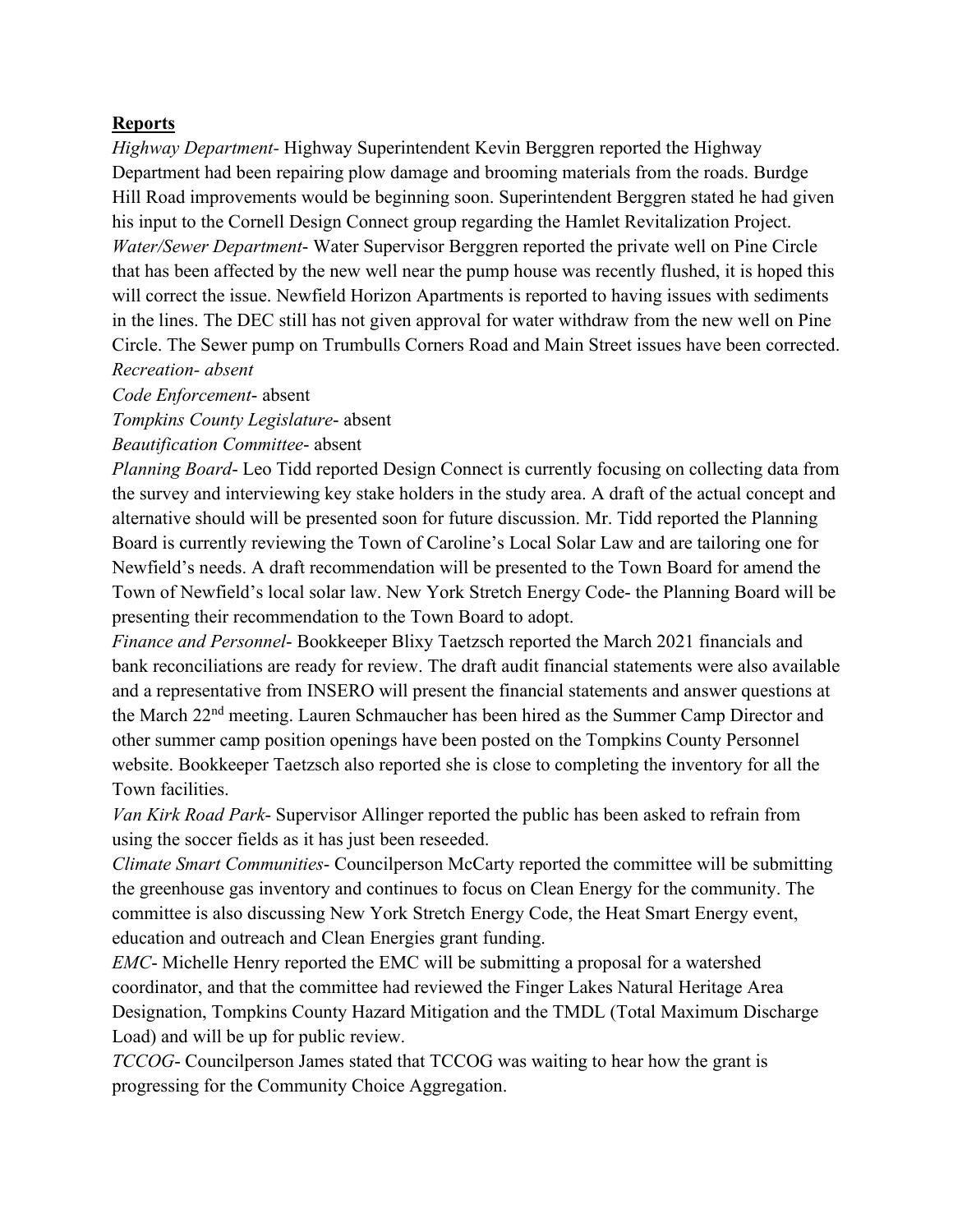*Supervisor's Report*- Supervisor Allinger reported Tompkins County has posted to their website 49.5% of its population has been vaccinated for COVID-19 Covid and is one of the highest in the State. Supervisor Allinger announced there will be an upcoming vacancy for the Planning Board. The New York State budget passed and that CHIPS and PAVE NY funds have increased and that AIM funds have been restored.

# **ACTION ITEMS**

# *Resolution for Purchase of NYSEG- owned street lighting system* **Resolution No. 31-2021 Street Lighting Purchase**

WHEREAS, the Town of Newfield has entered into an Agreement for Purchase and Sale of Street Light Facilities with New York State Electric and Gas Corporation ("NYSEG") dated March 29, 2021 and a Street Lighting Pole Attachment Agreement with NYSEG dated March 15, 2021 (collectively, the "NYSEG Agreements"); and

 WHEREAS, the Town determines that it is in the public interest to enter into the NYSEG Agreement;

 NOW, THEREFORE, upon motion duly made by Councilperson Laughlin and seconded by Councilperson Powers it is

BE IT RESOLVED, as follows:

- 1. The Town hereby approves and ratifies the NYSEG Agreements, and
- 2. Authorizes the Town by its Supervisor or other Town employees to carry out the NYSEG Agreements as written and approved.

Vote AYES 5 Allinger, James, Laughlin, McCarty and Powers NAY 0

Carried

# *Abandonment Resolution for Sumerton Road*

information from DEC was not available. Topic tabled for future discussion.

# **OLD BUSINESS**

# *Newfield Community Clean Heat Campaign Scoping Document*

Councilperson McCarty stated the Climate Smart Communities would be posting links encouraging community members about clean heat. Target mailing post cards was discussed with cost sharing from NYSERDA. Councilperson James commented she supported the post card campaign. Councilperson Laughlin commented that she did not feel tax payer dollars should be used for the post card campaign, Supervisor Allinger agreed. Councilperson Powers asked if donations could be accepted for the post card campaign? It was agreed that private funds could be accepted and used for the public information campaign, not tax dollars.